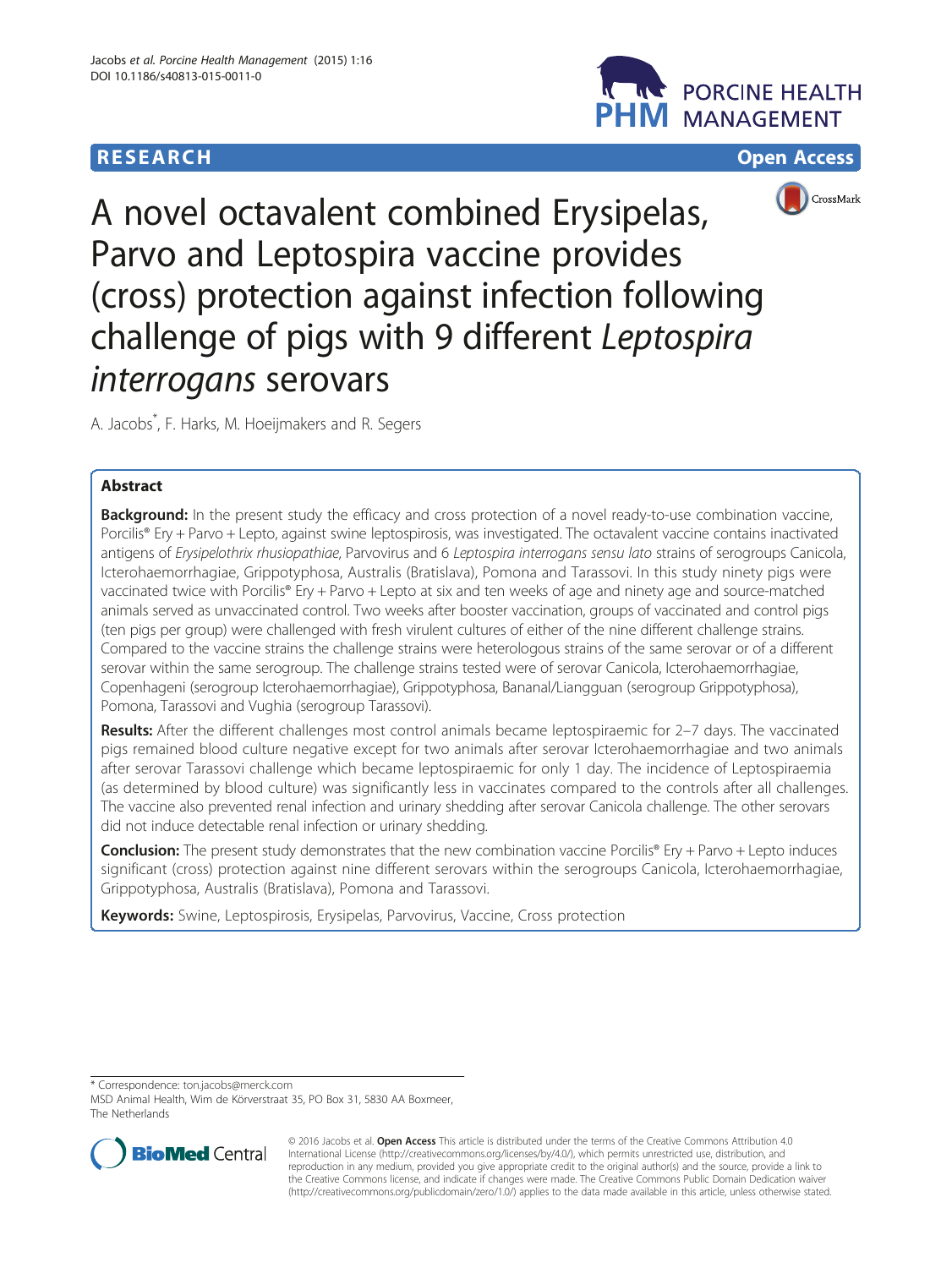## Background

Leptospirosis, caused by Leptospira interrogans sensu lato, is a cause of reproductive failure in pigs worldwide, which manifests itself as abortions or the birth at term of a variable number of mummified, autolysed, stillborn and/or weak piglets [[1](#page-6-0)–[4\]](#page-6-0). Leptospirosis in pigs, as in other animals and humans, is difficult to diagnose and its incidence is most probably underestimated. Culture, serology and PCR often are negative even when active infection is present. In addition, in sows, the clinical signs of Leptospira infection are few, vague and non-specific or absent.

Reports on swine relevant serovars are scars and the few reports that are available indicate that serogroups Pomona, Tarassovi, Australis (Bratislava), Grippotyphosa, Icterohaemorrhagiae and Canicola are most commonly isolated from pigs with reproductive problems [[3](#page-6-0)–[7\]](#page-6-0).

Recently, we reported on the development of a new ready-to-use combination product (Porcilis® Ery + Parvo + Lepto), containing inactivated Erysipelothrix rhusiopathiae, Parvovirus, and Leptospira interrogans sensu lato serogroups Canicola, Icterohaemorrhagiae, Australis (Bratislava), Grippotyphosa, Pomona and Tarassovi [[8\]](#page-6-0). In that study it was demonstrated that the vaccine can be safely used in gilts and sows and induces significant protection, for the duration of at least one year, against serovar Pomona induced clinical signs, leptospiraemia and foetal death. In addition, protection against Pomona associated reproductive failure was confirmed under field conditions where a significant reduction in abortion rate was observed.

It is generally assumed that *Leptospira* vaccines induce protection within serogroups, i.e. that one serovar induces cross-protection against other serovars within the same serogroup but evidence, especially in pigs, is limited [\[9](#page-6-0), [10](#page-6-0)]. The objective of the present study was to evaluate efficacy of the new combination vaccine  $Porclis^*$  Ery + Parvo + Lepto against nine different homologous as well as heterologous Leptospira serovar challenge strains.

## Results

#### Serology

On the day of challenge the vaccinated pigs had various levels of serogroup specific microscopic agglutination (MAT) titres whereas the controls remained seronegative (Table [1\)](#page-2-0). Highest responses were found for serogroups Canicola and Australis (Bratislava) whereas the serogroups Icterohaemorrhagiae (serovar Copenhageni) and Tarassovi (serovar Gatuni) vaccine strains showed only poor antibody responses after vaccination. Four weeks after challenge, most pigs showed high MAT titres except for the serovar Grippotyphosa and serovar Tarassovi challenge controls which showed a poor response.

#### Clinical signs and rectal temperature

An increase in rectal temperature was found on postchallenge day 2 or 3 in control animals after serovar Icterohaemorrhagiae and serovar Canicola challenge, respectively (Fig. [1](#page-2-0)). These temperature effects (AUC) were significantly different between vaccinates and controls;  $p = 0.012$  and  $p = 0.010$  after serovar Icterohaemorrhagiae and serovar Canicola challenge, respectively. After the other serovar challenges no effects on rectal temperature were observed. Further no challenge related clinical signs were observed (not shown).

## Re-isolation of challenge organisms from blood

After the different challenges most control animals became leptospiraemic for 2–7 days (Table [2](#page-3-0)). The vaccinated pigs remained blood culture negative except for two animals after serovar Icterohaemorrhagiae and 2 pigs after serovar Tarassovi challenge which became leptospiraemic for only 1 day. The number of pigs infected was significantly less in vaccinates compared to controls (Fisher's exact) after all challenges except after serovar Tarassovi challenge where 2/10 vaccinates were infected compared to 6/ 10 controls ( $p = 0.1698$ ). However, the number of positive blood isolations was significantly reduced (GEE) after challenge with this serovar ( $p = 0.0285$ ).

## Re-isolation of challenge organisms from urine and kidney

With the exception of serovar Canicola and serovar Icterohaemorrhagiae all urine cultures remained culture negative. After Canicola challenge all ten control animals showed leptospiruria on one or more days (Table [3](#page-3-0)). Also six kidney cultures became positive in the control group. The urine and kidney cultures of the vaccine group remained negative. Both the number of pigs shedding and the number of positive kidney cultures were significantly different between vaccinates and controls.

After Icterohaemorrhagiae challenge only one control animal became urine culture positive and all kidney cultures remained negative.

## **Discussion**

In this study, all different serovar challenge strains induced leptospiraemia in the controls. An increased rectal temperature was only measured after serovar Canicola and serovar Icterohaemorrhagiae challenge and significant leptospiruria was only observed after serovar Canicola challenge. The new octavalent combination vaccine protected against those phenomena and induced cross-protection between different serovars within serogroups. In addition, we demonstrated cross-protection within serogroups across species level as the serogroup Tarassovi vaccine strain and the two Tarassovi challenge strains represent three different species; Leptospira santarosai, Leptospira weilii and Leptospira borgpetersenii, respectively.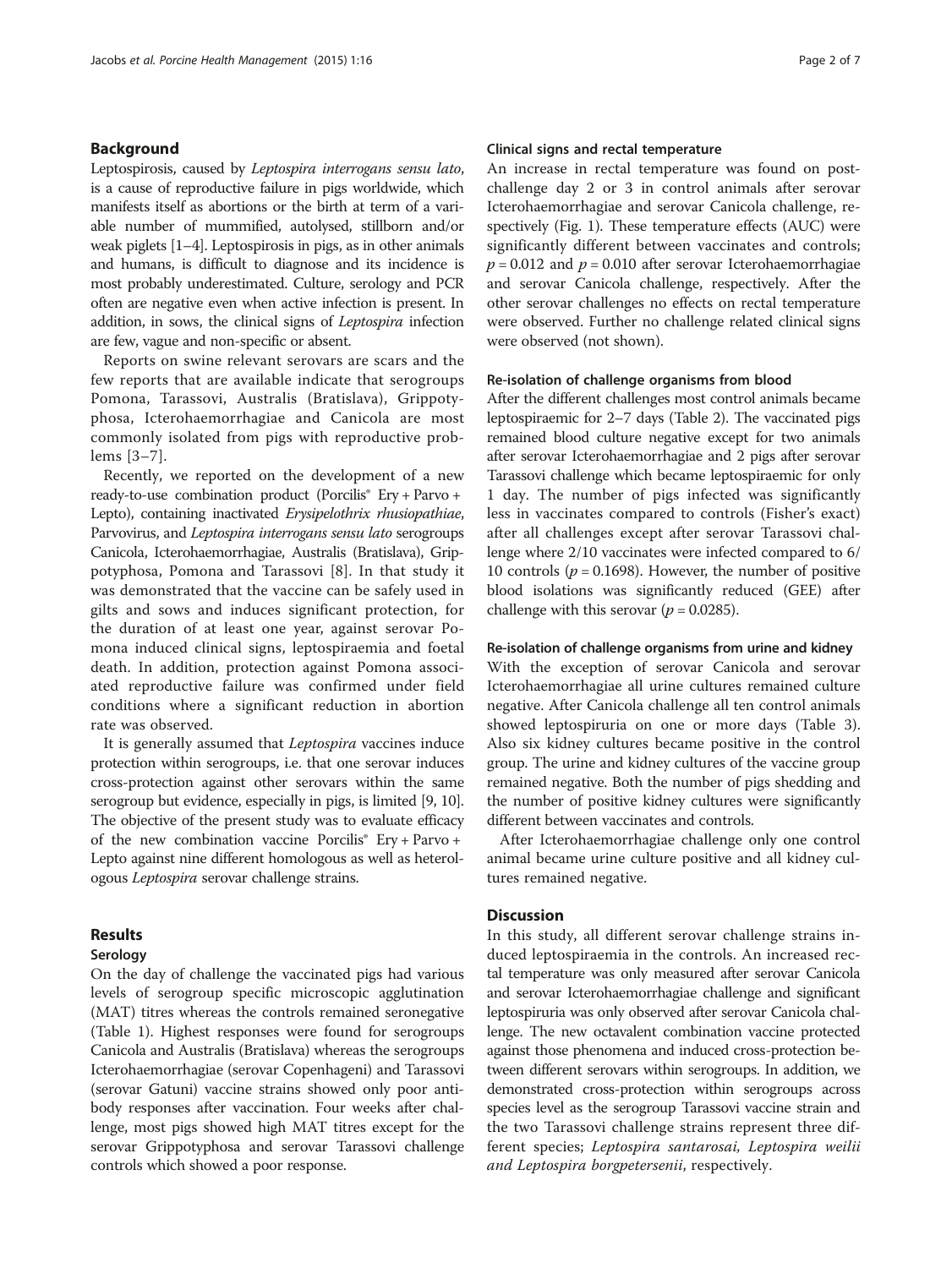|    |         |                        |         | avg MAT titres $\pm$ SD (log <sub>2</sub> ), weeks after first vaccination |                |                 |  |
|----|---------|------------------------|---------|----------------------------------------------------------------------------|----------------|-----------------|--|
| n  | group   | Challenge with         | $\circ$ | $\overline{4}$                                                             | 6              | 10 <sup>°</sup> |  |
| 9  | vaccine | sv Canicola            | $<$ 2   | $<$ 2                                                                      | $9.6 \pm 2.0$  | $9.6 \pm 1.3$   |  |
| 10 | control | sq Canicola            | $<$ 2   | $<$ 2                                                                      | $<$ 2          | $10.3 \pm 1.1$  |  |
| 10 | vaccine | sv Copenhageni         | $<$ 2   | $\langle 2 \rangle$                                                        | $3.8 \pm 1.2$  | $9.6 \pm 1.0$   |  |
| 10 | control | sg Icterohaemorrhagiae | $<$ 2   | $<$ 2                                                                      | $<$ 2          | $10.3 \pm 0.7$  |  |
| 10 | vaccine | sv Icterohaemorrhagiae | $<$ 2   | $<$ 2                                                                      | $<$ 2          | $9.1 \pm 3.3$   |  |
| 10 | control | sg Icterohaemorrhagiae | $<$ 2   | $<$ 2                                                                      | $<$ 2          | $8.7 \pm 1.4$   |  |
| 10 | vaccine | sv Bananal / Liangguan | $<$ 2   | $<$ 2                                                                      | $6.9 \pm 1.4$  | $9.3 \pm 0.8$   |  |
| 9  | control | sg Grippotyphosa       | $<$ 2   | $<$ 2                                                                      | $<$ 2          | $9.1 \pm 0.8$   |  |
| 8  | vaccine | sv Grippotyphosa       | $<$ 2   | $<$ 2                                                                      | $4.6 \pm 2.4$  | $7.6 \pm 1.3$   |  |
| 10 | control | sg Grippotyphosa       | $<$ 2   | $<$ 2                                                                      | $<$ 2          | $2.0 \pm 1.8$   |  |
| 10 | vaccine | sv Bratislava          | $<$ 2   | $6.9 \pm 1.2$                                                              | $10.4 \pm 0.8$ | $10.5 \pm 1.1$  |  |
| 9  | control | sq Australis           | $<$ 2   | $<$ 2                                                                      | $<$ 2          | $9.9 \pm 1.2$   |  |
| 9  | vaccine | sv Pomona              | $<$ 2   | $<$ 2                                                                      | $5.0 \pm 4.0$  | $6.7 \pm 3.2$   |  |
| 10 | control | sg Pomona              | $<$ 2   | $<$ 2                                                                      | $<$ 2          | $9.6 \pm 0.8$   |  |
| 10 | vaccine | sv Vughia              | $<$ 2   | $<$ 2                                                                      | $<$ 2          | $8.5 \pm 0.8$   |  |
| 10 | control | sg Tarassovi           | $<$ 2   | $<$ 2                                                                      | $<$ 2          | $9.5 \pm 1.0$   |  |
| 10 | vaccine | sv Tarassovi           | $<$ 2   | $<$ 2                                                                      | $2.0 \pm 3.2$  | $8.0 \pm 1.3$   |  |
| 10 | control | sq Tarassovi           | $<$ 2   | $<$ 2                                                                      | $<$ 2          | $4.3 \pm 1.3$   |  |

<span id="page-2-0"></span>Table 1 Average MAT titres after vaccination and challenge. Pigs were vaccinated twice (4-week interval) and challenged with different Leptospira serovar (sv) and serogroup (sg) challenge strains, 6 weeks after first vaccination. MAT titres homologous to challenge strain

After vaccination remarkable differences in serological responses were found. The vaccine induced high serogroup specific MAT titres against Canicola and Australis whereas MAT titres to serogroups Tarassovi and Icterohaemorrhagiae appeared either absent or very low. Even in the absence of detectable antibodies the vaccine protected against challenge with two different serovars of serogroup Tarassovi and two different serovars of serogroup Icterohaemorrhagiae, indicating that detectable MAT titres are not required for protection. This is consistent with results of Whyte et al. [\[11\]](#page-6-0) who also reported protection against Pomona in the absence of significant Pomona MAT titres. It is possible that very low concentrations (below the limit of quantification of the assay) of serum agglutinating antibodies may protect against infection. This is in line with several earlier studies [[12](#page-6-0)–[14](#page-6-0)] which

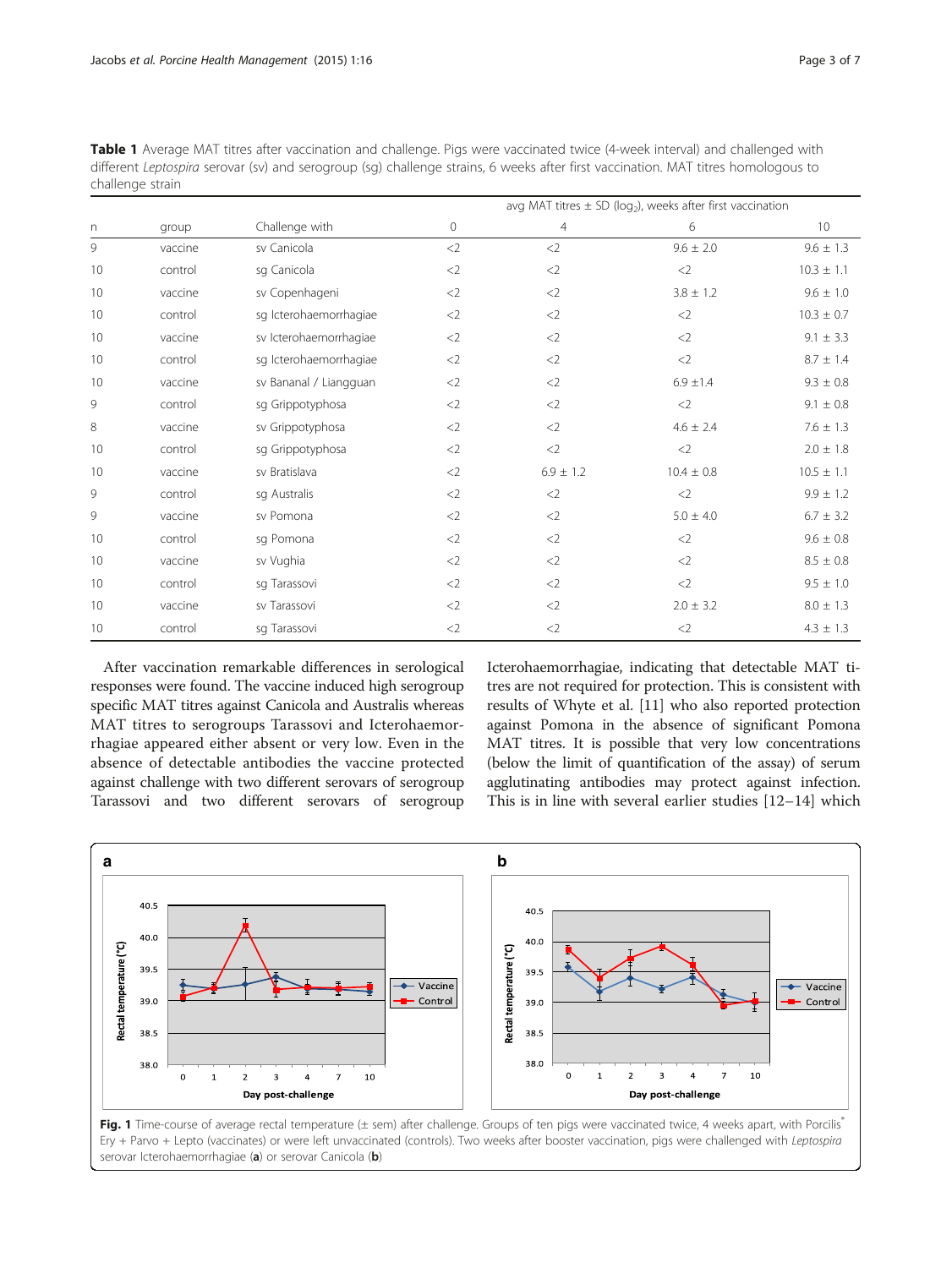|    |         |                        | reisolation of Leptospira from blood on post-challenge day |                |                     |          |          |                |              | # pigs infected | # blood isolations |
|----|---------|------------------------|------------------------------------------------------------|----------------|---------------------|----------|----------|----------------|--------------|-----------------|--------------------|
| n  | group   | challenge with         | $\mathbf{0}$                                               | 1              | 2                   | 3        | 4        | 7              | 10           |                 |                    |
| 9  | vaccine | sv Canicola            | $\mathbf 0$                                                | $\mathbf{0}$   | $\circ$             | $\circ$  | $\circ$  | $\mathbf{0}$   | $\circ$      | $()^{**}$       | n.a.               |
| 10 | control | sg Canicola            | 0                                                          | 10             | 10                  | 10       | 10       |                | 0            | 10              | n.a.               |
| 10 | vaccine | sv Copenhageni         | $\mathbf{0}$                                               | $\circ$        | $\circ$             | 0        | 0        | $\mathbf{0}$   | $\circ$      | $0***$          | n.a.               |
| 10 | control | sg Icterohaemorrhagiae | $\mathbf{0}$                                               | 10             | 10                  | 8        | 4        |                | $\circ$      | 10              | n.a.               |
| 10 | vaccine | sv Icterohaemorrhagiae | $\mathbf 0$                                                | 2              | $\mathsf{O}\xspace$ | 0        | 0        | $\mathbf{0}$   | $\circ$      | $7***$          | $7***$             |
| 10 | control | sq Icterohaemorrhagiae | $\mathbf 0$                                                | 9              | 6                   | 2        | 0        | 0              | 0            | 9               | 17                 |
| 10 | vaccine | sv Bananal / Liangguan | 0                                                          | $\mathbf 0$    | $\circ$             | $\circ$  | 0        | $\mathbf{0}$   | $\circ$      | $0***$          | n.a.               |
| 9  | control | sg Grippotyphosa       | $\mathbf{0}$                                               | 6              | 8                   | 6        | 2        | $\Omega$       | $\circ$      | 8               | n.a.               |
| 8  | vaccine | sv Grippotyphosa       | $\Omega$                                                   | $\mathbf{0}$   | $\Omega$            | $\Omega$ | $\Omega$ | $\Omega$       | $\Omega$     | $()^{\ast\ast}$ | n.a.               |
| 10 | control | sg Grippotyphosa       | $\mathbf{0}$                                               | 6              |                     | $\circ$  | 0        | $\mathbf{0}$   | $\mathbf{0}$ | 6               | n.a.               |
| 10 | vaccine | sv Bratislava          | $\mathbf{0}$                                               | $\mathbf{0}$   | $\mathbf 0$         | $\circ$  | $\circ$  | $\mathbf{0}$   | $\circ$      | $()^{\ast\ast}$ | n.a.               |
| 9  | control | sg Austrais            | $\mathbf{0}$                                               | 6              | 4                   | $\circ$  | $\circ$  | $\mathbf{0}$   | $\circ$      | 6               | n.a.               |
| 9  | vaccine | sv Pomona              | $\Omega$                                                   | $\mathbf 0$    | $\circ$             | 0        | $\circ$  | $\mathbf{0}$   | $\Omega$     | $()^{\ast\ast}$ | n.a.               |
| 10 | control | sg Pomona              | $\mathbf{0}$                                               | 10             | 10                  | 10       | 9        | $\overline{2}$ | $\mathbf{0}$ | 10              | n.a.               |
| 10 | vaccine | sv Vughia              | $\mathbf{0}$                                               | $\mathbf 0$    | $\mathsf{O}\xspace$ | 0        | 0        | $\mathbf{0}$   | $\mathbf{0}$ | $()^{\ast\ast}$ | n.a.               |
| 10 | control | sg Tarassovi           | 0                                                          | 10             | 9                   |          | 1        | 0              | 0            | 10              | n.a.               |
| 10 | vaccine | sv Tarassovi           | 0                                                          | $\overline{2}$ | $\circ$             | $\circ$  | $\circ$  | $\mathbf{0}$   | $\circ$      | 2               | $2*$               |
| 10 | control | sq Tarassovi           | 0                                                          | 6              | $\overline{2}$      |          |          | $\mathbf{0}$   | $\mathbf{0}$ | 6               | 10                 |

<span id="page-3-0"></span>Table 2 Reisolation of Leptospira from blood. Pigs were vaccinated twice (4-week interval) and challenged with different Leptospira serovar (sv) and serogroup (sg) challenge strains, 6 weeks after first vaccination. A pig was considered infected if at least once a positive blood isolation was found. n.a. = not applicable

\*  $p<0.05$ , \*\*  $p<0.01$ 

showed that sera from vaccinated animals or humans with low or undetectable concentrations of agglutinating antibodies afforded protection in the passive hamster protection test.

Striking differences in serological responses were also found after infection of control animals. Most serovars induced high MAT titres after challenge. However, serovar Grippotyphosa and serovar Tarassovi hardly induced MAT titres whereas other serovars within the Grippotyphosa and Tarassovi serogroups (Bananal/Liangguang and Vughia, respectively) induced high titres. This difference may be explained by the observation that the first two strains appeared less virulent and had a shorter

duration of leptospiraemia. This result underlines the limited value of serology in diagnosing Leptospira related problems in pigs as pigs can be infected without showing a serological response.

Except for serovar Canicola renal infection or leptospiruria was not observed in this study. This is in contrast to the results of Hodges et al. [\[2\]](#page-6-0) and Whyte et al. [[11](#page-6-0)] who found urinary shedding after serovar Pomona challenge and Ellis et al. [[15\]](#page-6-0) who found renal infection after serovar Bratislava challenge. This difference may be due to the differences in age or susceptibility of the pigs, differences in the challenge strains or a different detection limit between the diagnostic methods.

Table 3 Reisolation of Leptospira from urine and kidney. Pigs were vaccinated twice (4-week interval) and challenged with different Leptospira serovar (sv) and serogroup (sg) challenge strains, 6 weeks after first vaccination. Urine was sampled regularly and kidney samples were collected during necropsy 4w after challenge. A pig was considered shedding if at least once a positive urine isolation was found

|    |         |                        |                |                  | reisolation of Leptospira from urine on post-challenge day | # pigs shedding | # Kidney positive |                  |        |        |
|----|---------|------------------------|----------------|------------------|------------------------------------------------------------|-----------------|-------------------|------------------|--------|--------|
| n  | group   | challenge with         | 0              | 14               |                                                            |                 | 24                | 28               |        |        |
| 9  | vaccine | sv Canicola            | 0              | $\left( \right)$ |                                                            | $\Omega$        |                   |                  | $0***$ | $0***$ |
| 10 | control | sg Canicola            | 0              | Q                |                                                            | 9               |                   | 6                | 10     |        |
| 10 | vaccine | sv Copenhageni         | 0              | 0                |                                                            | $\Omega$        | $\left( \right)$  | $\left( \right)$ |        |        |
| 10 | control | sg Icterohaemorrhagiae | $\overline{0}$ | 0                | $\left( \right)$                                           | $\Omega$        |                   |                  |        |        |

\*\*  $p$  < 0.01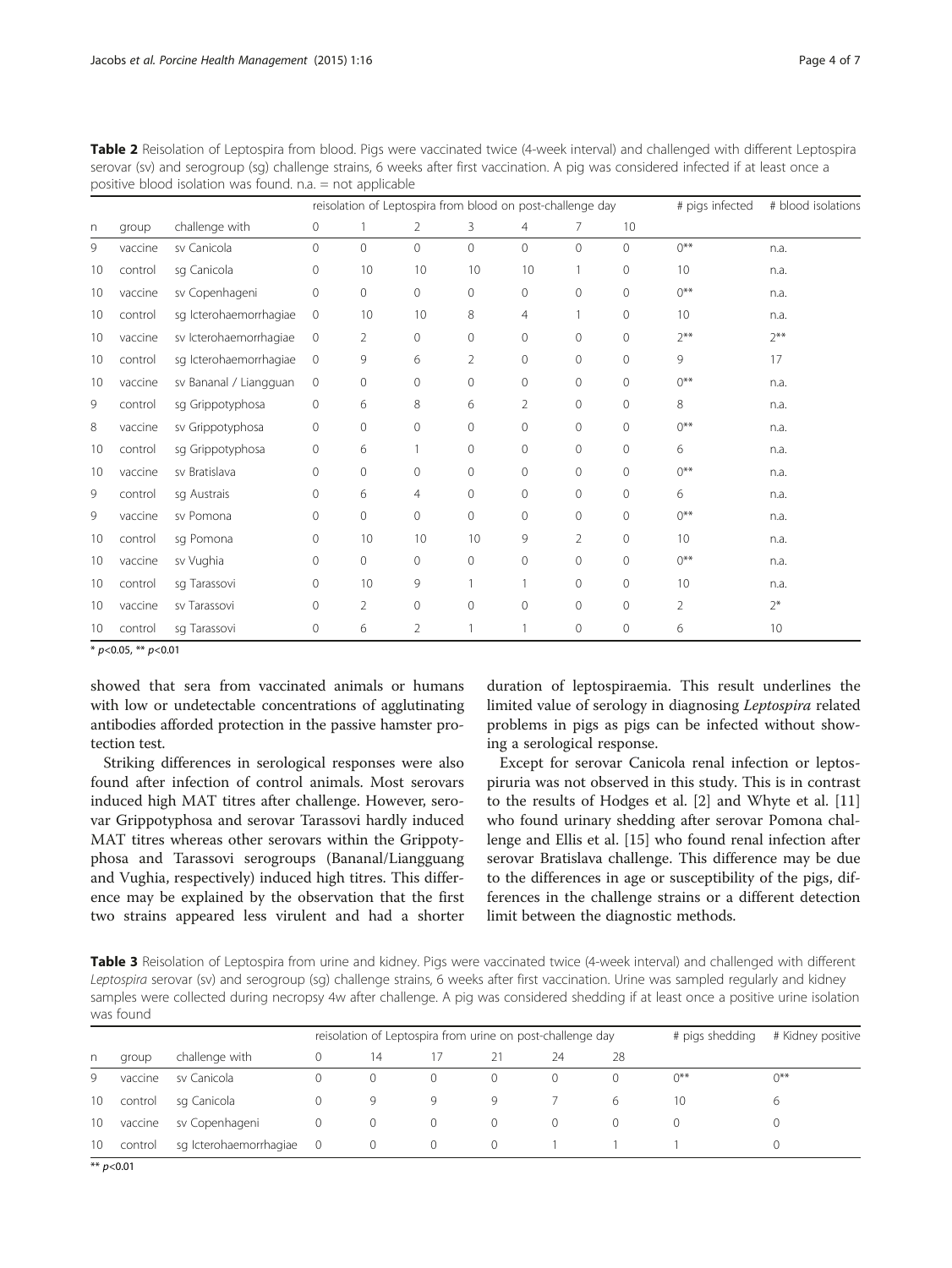<span id="page-4-0"></span>In this study the vaccine completely prevented renal leptospirosis as well as urinary shedding after serovar Canicola challenge. Hodges [[16](#page-6-0)] also observed prevention of leptospiruria after four repeated vaccinations and a natural serovar Pomona challenge whereas in the studies described by Hodges et al. [[2](#page-6-0)] and Whyte et al. [\[11](#page-6-0)] neither vaccine did prevent urinary shedding after serovar Pomona challenge. Prevention of Leptospiruria is an important feature of a successful vaccine as urinary shedding is the main source of transmission to naïve animals and men.

## Conclusion

The present study demonstrates that the new combination vaccine Porcilis® Ery + Parvo + Lepto induces significant (cross) protection against nine different serovars within the serogroups Canicola, Icterohaemorrhagiae, Grippotyphosa, Australis (Bratislava), Pomona and Tarassovi.

## Methods

## Vaccine

A vaccine containing inactivated Erysipelothrix rhusiopathiae, Parvo virus, Leptospira interrogans (sensu lato) serogroups Canicola, Icterohaemorrhagiae, Australis (Bratislava), Grippotyphosa, Pomona and Tarassovi and Diluvac Forte® adjuvant (Porcilis® Ery + Parvo + Lepto, MSD Animal Health).

#### Leptospira strains

The vaccine strains and challenge strains evaluated in this study are shown in Table 4. All strains were obtained at

Table 4 Leptospira strains used for vaccine / challenge

an unknown passage level from Dr. C. Bolin, (USDA, NADC,USA), Dr R. Hartskeel (KIT, Amsterdam, The Netherlands), Public Health Laboratory Service, UK or from Queensland health Science Services, Australia.

After arrival the strains had 2–3 EMJH medium passages after which they were stored in liquid nitrogen. The vaccine strains had 5–7 further medium passages before they were used in the vaccine. The challenge strains were either used after two additional medium passages (serovars Grippotyphosa, Bratislava, Vughia and Tarassovi) or after hamster passage followed by two additional medium passages (serovars Canicola, Copenhageni, Icterohaemorrhagiae, Bananal/Lianguang, Pomona).

## Study design

Nine different vaccination-challenge trials were performed. In total one hundred and eighty 6-week-old pigs, with undetectable levels of serum antibodies against Leptospira serogroups Canicola, Icterohaemorrhagiae, Australis (Bratislava), Grippotyphosa, Pomona and Tarassovi, were selected. Ninety pigs were vaccinated twice with Porcilis® Ery + Parvo + Lepto with a 4-week interval between the vaccinations. The other ninety pigs were left unvaccinated and served as challenge controls. Two weeks after booster vaccination, groups of vaccinated and control pigs (ten pigs per group) were challenged with fresh cultures of one of the nine different virulent Leptospira challenge strains  $(10^9 \text{ bacteria/ml})$ . Challenge was done by intra-peritoneal (IP) injection of 20 ml and conjunctival instillation (both eyes) of 0.25 ml culture per eye. The conjunctival challenge was repeated one day later. The challenge strains

| Species                   | Serogroup           | Serovar                          | Strain           | Originally isolated from         |
|---------------------------|---------------------|----------------------------------|------------------|----------------------------------|
| Leptospira interrogans    | Canicola            | Portland-vere <sup>a</sup>       | Ca-12-000        | human blood, 1964, Jamaica       |
| Leptospira interrogans    |                     | Canicolab                        | Moulton          | pig urine, 2004, Netherlands     |
| Leptospira interrogans    | Icterohaemorrhagiae | Copenhageni <sup>a</sup>         | Ic-02-001        | rat kidney, 1978, USA            |
| Leptospira interrogans    |                     | Copenhageni <sup>b</sup>         | CF1              | dog, 1969, Puerto Rico           |
| Leptospira interrogans    |                     | Icterohaemorrhagiae <sup>b</sup> | Verdun           | human, 1917, France              |
| Leptospira kirschneri     | Grippotyphosa       | Dadas <sup>a</sup>               | Gr-01-005        | kidney aborted piglet, 1983, USA |
| Leptospira kirschneri     |                     | Bananal/Lianguang <sup>b</sup>   | 11808            | shrew, 1972, USA                 |
| Leptospira kirschneri     |                     | Grippotyphosa <sup>b</sup>       | 142              | horse eye, 1997 Germany          |
| Leptospira interrogans    | Australis           | <b>Bratislava</b> <sup>a</sup>   | As-05-073        | pig placenta, 1989, USA          |
| Leptospira interrogans    |                     | <b>Bratislava</b> <sup>b</sup>   | X35IM-001        | pig, 1990, USA                   |
| Leptospira interrogans    | Pomona              | Pomona <sup>a</sup>              | Po-01-000        | human blood, 1937, Australia     |
| Leptospira interrogans    |                     | Pomona <sup>b</sup>              | 02-0162          | not known                        |
| Leptospira santarosai     | Tarassovi           | Gatuni <sup>a</sup>              | X345             | human blood, 1938, Russia        |
| Leptospira weilii         |                     | Vughiab                          | L <sub>100</sub> | pig kidney, 2001, China          |
| Leptospira borgpetersenii |                     | Tarassovi <sup>b</sup>           | Perepelitsin     | human blood, 1941, Russia        |

<sup>a</sup>vaccine strain

<sup>b</sup>challenge strain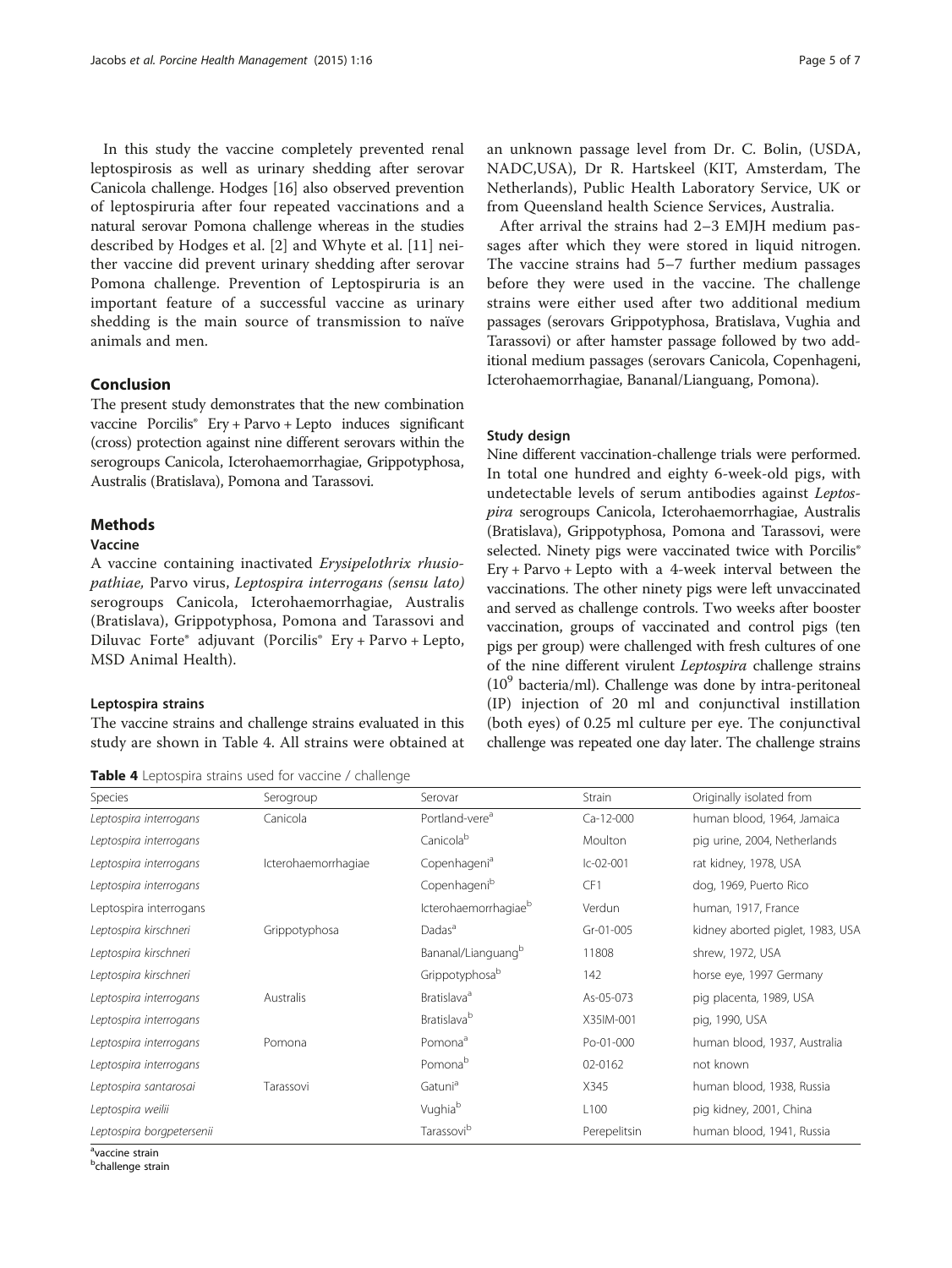used were heterologous isolates of the same serovar as well as heterologous serovar strains within the same serogroup compared to the vaccine strains (Table [4](#page-4-0)).

Blood samples were taken for serology, using the microscopic agglutination test (MAT), after vaccination and challenge. Blood and urine samples were taken before and after challenge to isolate the challenge strain. The pigs were observed regularly for clinical signs, including lethargy and anorexia for up to 4 weeks. Rectal temperature was measured just before challenge and on days 1, 2, 3, 4, 7 and 10 after challenge.

The pigs were euthanized 4 weeks after challenge. Necropsy was performed and the internal organs were inspected for abnormalities. Kidney samples were taken for reisolation of challenge organisms.

Before challenge six animals were culled because of aspecific causes such as gastric torsion, pericarditis and locomotory problems, implying that a few challenge groups consisted of less than ten animals.

#### Serology

Blood samples were collected from each pig on the day of first vaccination, day of booster vaccination, day of challenge and 4 weeks after challenge into Serum Sep. Clot Activator tubes (without anticoagulant for preparation of serum). The serum samples were stored frozen until analysis. Serogroup specific agglutination titres were determined in the microscopic agglutination (MAT) test as described previously [\[17](#page-6-0)]. Titres  $\langle 2 \log_2$ are regarded as negative. For calculation purposes <2 was replaced by 1.

#### Isolation of challenge organisms from blood or urine

To isolate the challenge strain, blood samples were taken into heparinized tubes, just before challenge and on days 1, 2, 3, 4, 7 and 10 post-challenge. Urine was sampled just before challenge and on days 14, 17, 21, 24 and 28 post-challenge for re-isolation of challenge strain.

Blood (heparinized) or urine samples (0.5 ml) were added to 10 ml of liquid EMJH medium containing 200 μg/ml 5-fluorouracil and 1 %  $(v/v)$  rabbit serum negative for agglutinating antibodies against the 6 different serovars included in the vaccine. The cultures were incubated at 28–30 °C, and observed fortnightly using dark-field microscopy for a total of at least 8 weeks before negative cultures were discarded. The identity of the isolates was confirmed in the MAT test using specific anti-sera.

## Isolation of challenge organisms from kidney

At necropsy a 1–2 g sample was taken from the renal cortex of one kidney of each pig. The kidney samples were put into liquid EMJH medium (containing 5-fluorouracil and negative rabbit serum) and homogenised with an Ultraturrax homogeniser. A 100-fold dilution of kidney homogenate was cultured in EMJH and examined as described above.

## Statistical analysis

The level of significance  $\alpha$  was set at 0.05 and all tests were two sided. Statistical analyses were carried out using the statistical programme SAS V9.1 or higher (SAS Institute Inc. Cary NC, USA).

#### Rectal temperature

The time course of the temperature responses following challenge was visually inspected. Only in case the controls had a response after challenge, the effect of vaccination on rectal temperature was evaluated. The Area under the Curve (AUC) of the rectal temperature over time was calculated by the linear trapezoidal rule and using the prechallenge data as baseline [\[18, 19](#page-6-0)]. The AUC was analysed by Analysis of Variance (ANOVA).

## Bacterial isolation from blood

The proportion of infected pigs, defined as a pig having at least one positive blood re-isolation after challenge, was analyzed by Fisher's exact test and the relative percentage protection was derived from the formula  $(1 - %)$  infected Vaccine / % infected Control)  $\times$  100 %. In studies where in the vaccinated pigs not all post-challenge blood samples remained negative, the incidence of a positive blood sample was analyzed by Generalized Estimating Equations (GEE), accounting for the repeated measurements structure of the data [\[20\]](#page-6-0) and using a log binomial regression model to estimate the relative risk and derived relative percentage protection [\[20](#page-6-0), [21](#page-6-0)]. The p-value was based on the empirical standard error.

#### Bacterial isolation from kidney and urine

Bacterial re-isolation data from urine and kidney, categorized as positive or negative were evaluated by Fisher's exact test [\[19](#page-6-0)].

#### Abbreviations

AUC: area under the curve; Ery: Erysipelothrix rhusiopathiae; GEE: Generalized Estimating Equations; MAT: microscopic agglutination test; SD: standard deviation; SEM: standard error of the mean.

#### Competing interests

All authors are employed by MSD Animal Health and the studies were funded by MSD Animal Health.

#### Authors' contribution

AJ was responsible for the study design, involved in data acquisition, interpretation of results and drafted the manuscript. FH was involved in the experimental work and data collection. MH participated in the study design and statistical analysis. RS participated in the design of the study and helped to draft the manuscript. All authors read and approved the final manuscript.

#### Received: 10 June 2015 Accepted: 6 November 2015 Published online: 17 November 2015